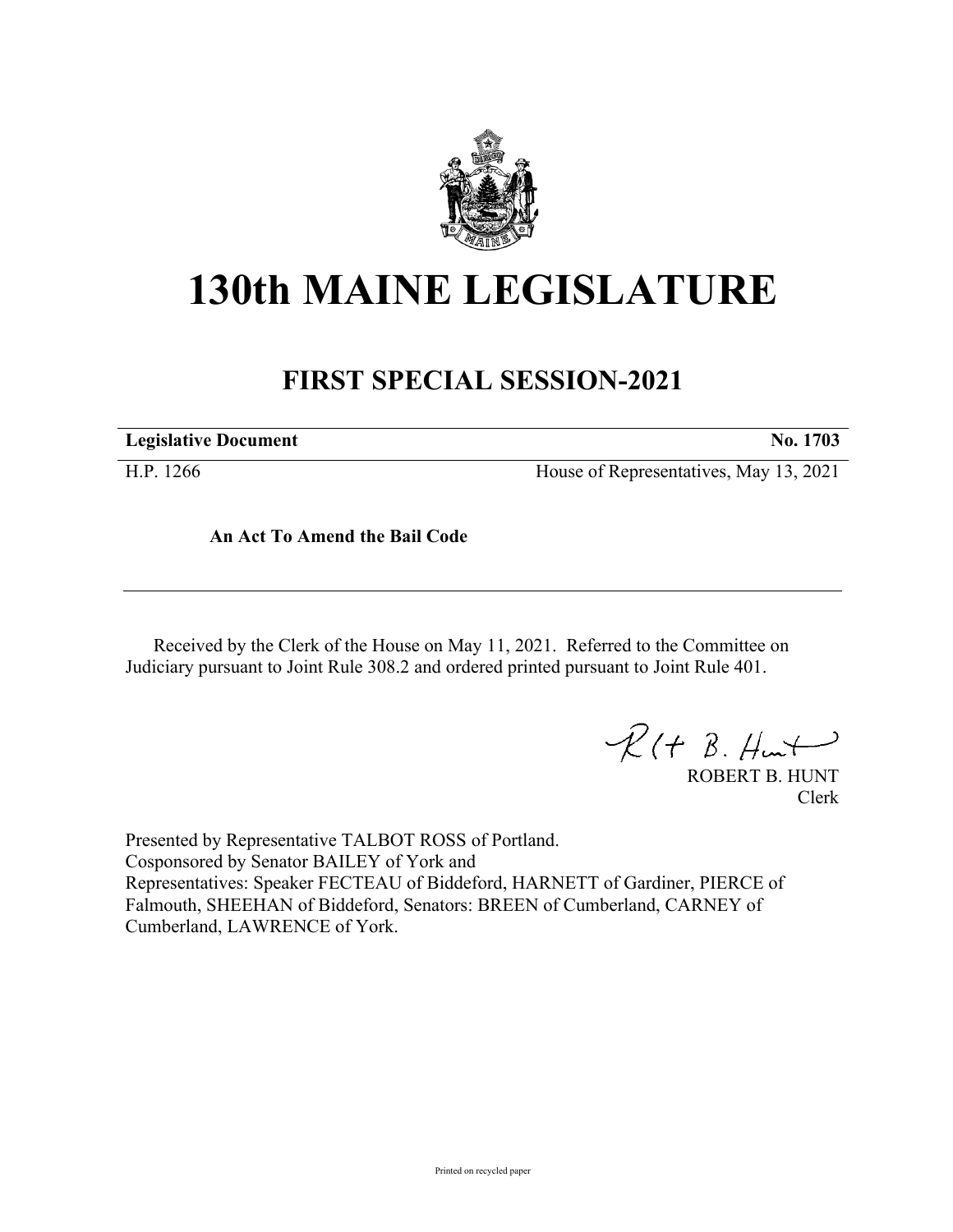| 1              | Be it enacted by the People of the State of Maine as follows:                                   |
|----------------|-------------------------------------------------------------------------------------------------|
| $\overline{2}$ | Sec. 1. 15 MRSA §1023, sub-§4, ¶F, as enacted by PL 2015, c. 436, §3, is                        |
| 3              | amended to read:                                                                                |
| 4              | F. Set preconviction bail for crimes involving allegations of domestic violence without         |
| 5              | specifying a court date within 5 weeks of the date of the bail order; or                        |
| 6              | Sec. 2. 15 MRSA §1023, sub-§4, ¶G, as enacted by PL 2015, c. 436, §3, is                        |
| 7              | amended to read:                                                                                |
| 8              | G. Notwithstanding section 1026, subsection 3, paragraph A, subparagraph (9-A),                 |
| 9              | impose a condition of preconviction bail that a defendant submit to random search with          |
| 10             | respect to a prohibition on the possession, use or excessive use of alcohol or illegal          |
| 11             | drugs $\div$ or                                                                                 |
| 12             | Sec. 3. 15 MRSA §1023, sub-§4, ¶H is enacted to read:                                           |
| 13             | H. Notwithstanding section 1026, subsection 3, paragraph A, subparagraphs (11), (12)            |
| 14             | and (18) and subsection 3, paragraph B, impose a financial condition of release on a            |
| 15             | defendant for whom the highest class of crime charged was a Class E crime, except               |
| 16             | that a financial condition may be imposed on a defendant charged with a Class E crime:          |
| 17             | (1) That is a violation of Title 17-A, chapter $11$ ;                                           |
| 18             | (2) That was committed against a family or household member as defined in Title                 |
| 19             | 19-A, section 4002, subsection 4 or a dating partner as defined in Title 19-A,                  |
| 20             | section 4002, subsection 3-A;                                                                   |
| 21             | (3) That is a violation of a condition of release committed while the defendant is              |
| 22             | released on bail for a charge that involves: a violation of Title 17-A, chapter 11; a           |
| 23             | crime against a family or household member as defined in Title 19-A, section 4002,              |
| 24             | subsection 4; or a crime against a dating partner as defined in Title 19-A, section             |
| 25             | 4002, subsection 3-A;                                                                           |
| 26             | (4) That is a violation of a condition of release premised on an allegation of new              |
| 27             | criminal conduct; or                                                                            |
| 28             | (5) That is a violation of section 1091, subsection 1.                                          |
| 29             | <b>Sec. 4. 15 MRSA §1023, sub-§5, as amended by PL 2009, c. 23, §1, is further</b>              |
| 30             | amended to read:                                                                                |
| 31             | <b>5.</b> Fees. A bail commissioner is entitled to receive a fee not to exceed \$60 for the     |
| 32             | charges pursuant to which the defendant is presently in custody. The bail commissioner          |
| 33             | shall submit such forms as the Judicial Department directs to verify the amount of fees         |
| 34             | received under this subsection. The sheriff of the county in which the defendant is detained    |
| 35             | may create a fund for the distribution by the sheriff or the sheriff's designee for the payment |
| 36             | in whole or in part of the \$60 bail commissioner fee for those defendants who do not have      |
| 37             | the financial ability to pay that fee.                                                          |
| 38             | A. A defendant who is qualified to be released pursuant to section 1026 upon personal           |
| 39             | recognizance or upon execution of an unsecured appearance bond but who in fact lacks            |
| 40             | the present financial ability to pay a bail commissioner fee must nonetheless be released       |
| 41             | upon personal recognizance or upon execution of an unsecured appearance bond,                   |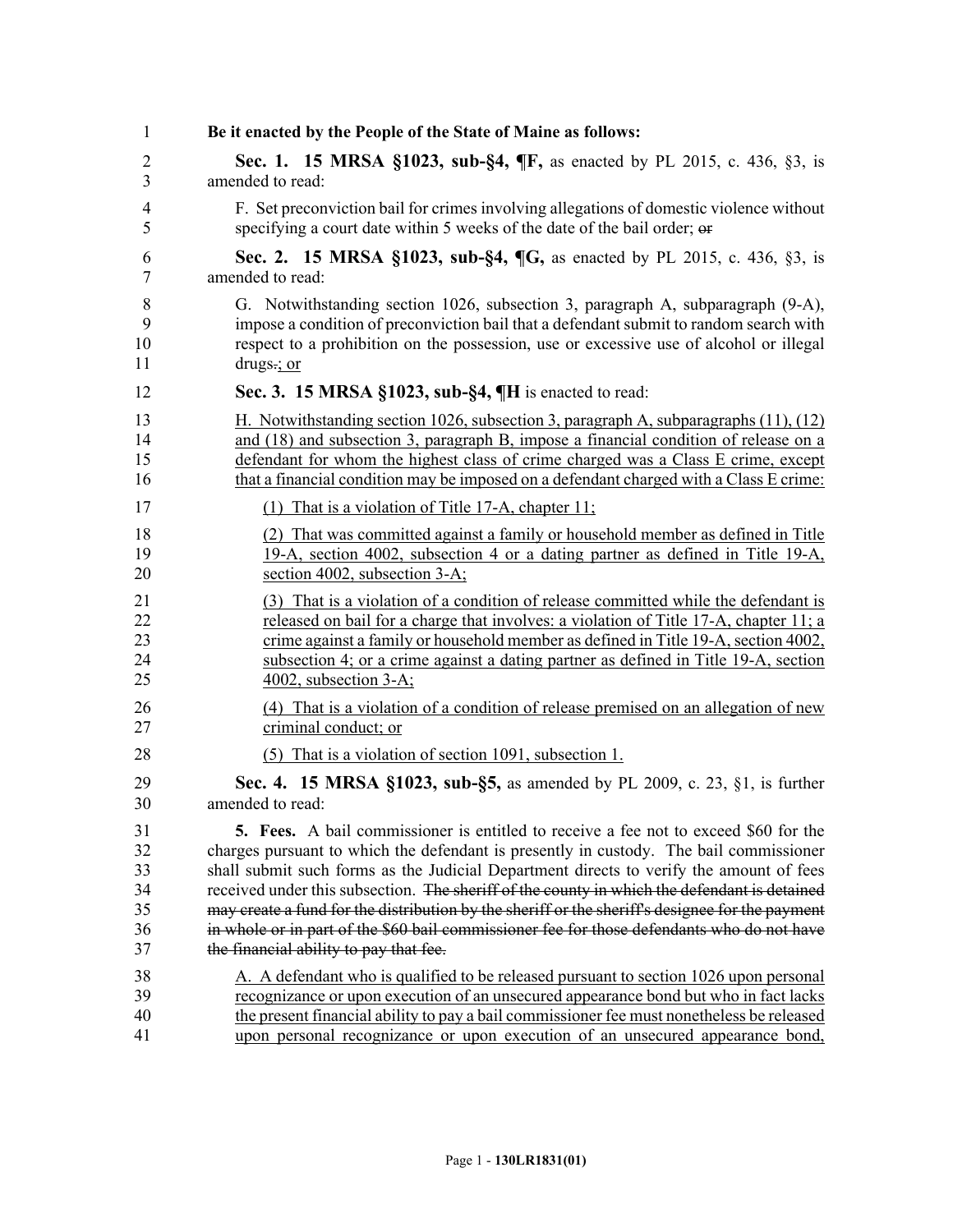| $\mathbf{1}$   | which may include conditions of bail other than cash or security. A bail commissioner          |
|----------------|------------------------------------------------------------------------------------------------|
| $\sqrt{2}$     | may not refuse to examine a person to determine a person's eligibility for bail, set bail,     |
| 3              | prepare the personal recognizance bond or take the acknowledgement of the defendant            |
| $\overline{4}$ | because the defendant lacks the present financial ability to pay a bail commissioner           |
| 5              | fee.                                                                                           |
| 6              | B. The sheriff of the county in which the defendant is detained may create a fund for          |
| $\overline{7}$ | the distribution by the sheriff or the sheriff's designee for the payment in whole or in       |
| 8              | part of the \$60 bail commissioner fee for those defendants who do not have the                |
| 9              | financial ability to pay that fee.                                                             |
| 10             | A bail commissioner fee under this subsection is not a financial condition of release for the  |
| 11             | purposes of subsection 4, paragraph H or section 1026, subsection 3, paragraph B-1.            |
| 12             | <b>Sec. 5. 15 MRSA §1026, sub-§2-A, as enacted by PL 2007, c. 374, §5, is amended</b>          |
| 13             | to read:                                                                                       |
| 14             | 2-A. Release on personal recognizance or unsecured appearance bond. Except                     |
| 15             | for a formerly capital offense under section 1027, there is a rebuttable presumption that a    |
| 16             | defendant must be released on personal recognizance under this section without a condition     |
| 17             | imposed under subsection 3. The judicial officer shall order the pretrial release of the       |
| 18             | defendant on personal recognizance or upon execution of an unsecured appearance bond in        |
| 19             | an amount specified by the judicial officer, unless, after consideration of the factors listed |
| 20             | in subsection 4, the judicial officer determines that:                                         |
| 21             | A. The release would not reasonably ensure the appearance result in an imminent risk           |
| 22             | of willful flight of the defendant as required;                                                |
| 23             | B. The release would not reasonably ensure that the defendant would refrain from any           |
| 24             | new criminal conduct;                                                                          |
| 25             | C. The release would not reasonably ensure the integrity of the judicial process; or           |
| 26             | D. The release would not reasonably ensure the safety of others in the community.              |
| 27             | Sec. 6. 15 MRSA §1026, sub-§3, ¶A, as amended by PL 2017, c. 407, Pt. A, §51,                  |
| 28             | is further amended to read:                                                                    |
| 29             | A. If, after consideration of the factors listed in subsection 4, the judicial officer         |
| 30             | determines by clear and convincing evidence that the release described in subsection           |
| 31             | 2-A will not reasonably ensure the appearance result in an imminent risk of willful            |
| 32             | flight of the defendant at the time and place required, will not reasonably ensure that        |
| 33             | the defendant will refrain from any new criminal conduct, will not reasonably ensure           |
| 34             | the integrity of the judicial process or will not reasonably ensure the safety of others in    |
| 35             | the community, the judicial officer shall order the pretrial release of the defendant          |
| 36             | subject to the least restrictive further condition or combination of conditions that the       |
| 37             | judicial officer determines will reasonably ensure the appearance of the defendant at          |
| 38             | the time and place required not result in an imminent risk of willful flight, will             |
| 39             | reasonably ensure that the defendant will refrain from any new criminal conduct, will          |
| 40             | reasonably ensure the integrity of the judicial process and will reasonably ensure the         |
| 41             | safety of others in the community. These conditions may include that the defendant:            |
| 42             | (1) Remain in the custody of a designated person or organization agreeing to                   |
| 43             | supervise the defendant, including a public official, public agency or publicly                |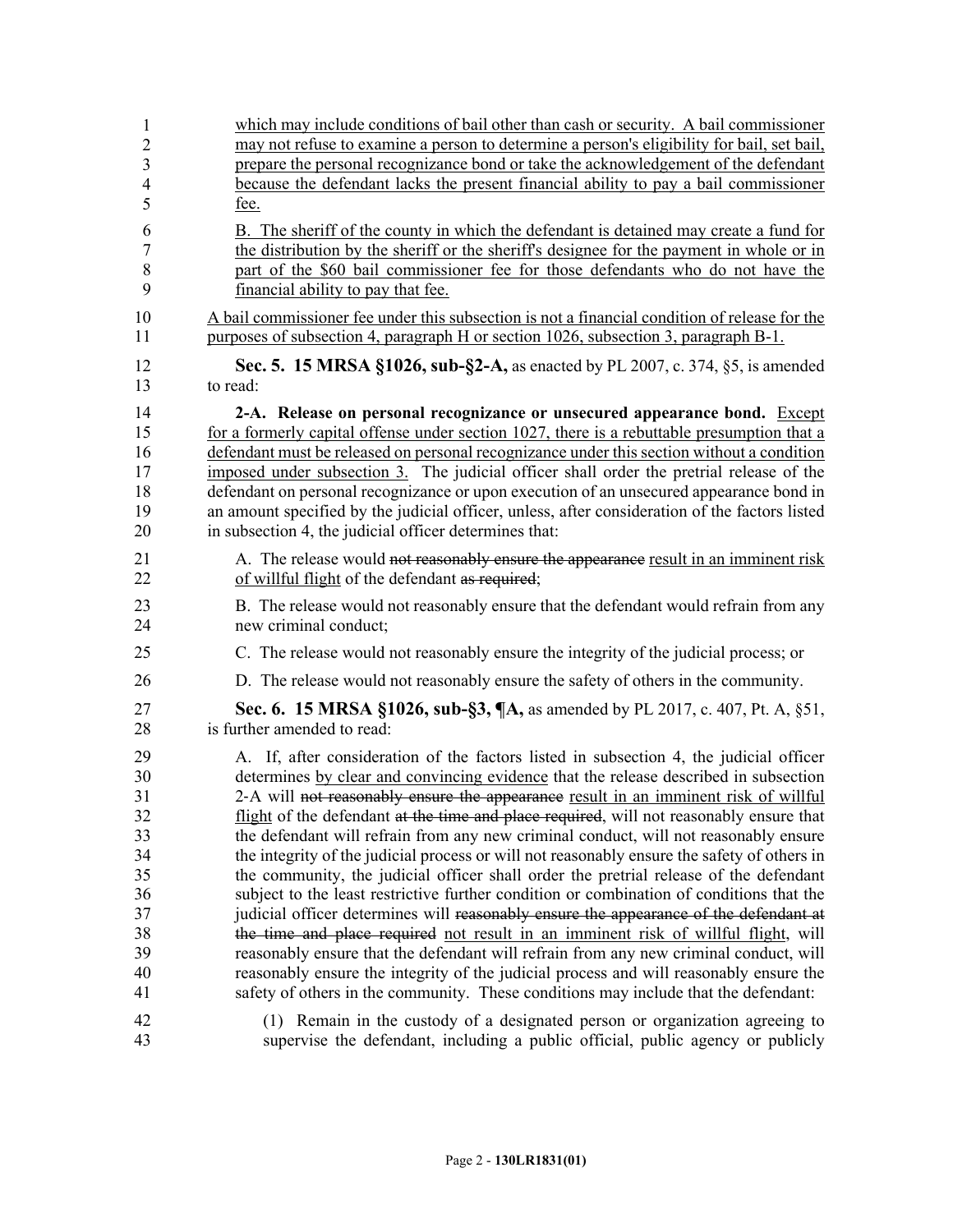| $\mathbf{1}$            | funded organization, if the designated person or organization is able to reasonably        |
|-------------------------|--------------------------------------------------------------------------------------------|
| $\overline{c}$          | ensure the appearance of the defendant at the time and place required, that the            |
| $\overline{\mathbf{3}}$ | defendant will refrain from any new criminal conduct, the integrity of the judicial        |
| $\overline{4}$          | process and the safety of others in the community. When it is feasible to do so, the       |
| 5                       | judicial officer shall impose the responsibility upon the defendant to produce the         |
| 6                       | designated person or organization. The judicial officer may interview the                  |
| $\sqrt{ }$              | designated person or organization to ensure satisfaction of both the willingness and       |
| 8                       | ability required. The designated person or organization shall agree to notify              |
| 9                       | immediately the judicial officer of any violation of release by the defendant;             |
| 10                      | (2) Maintain employment or, if unemployed, actively seek employment;                       |
| 11                      | (3) Maintain or commence an educational program;                                           |
| 12                      | (4) Abide by specified restrictions on personal associations, place of abode or            |
| 13                      | travel;                                                                                    |
| 14                      | (5) Avoid all contact with a victim of the alleged crime, a potential witness              |
| 15                      | regarding the alleged crime or with any other family or household members of the           |
| 16                      | victim or the defendant or to contact those individuals only at certain times or under     |
| 17                      | certain conditions;                                                                        |
| 18                      | (6) Report on a regular basis to a designated law enforcement agency or other              |
| 19                      | governmental agency;                                                                       |
| 20                      | (7) Comply with a specified curfew;                                                        |
| 21                      | (8) Refrain from possessing a firearm or other dangerous weapon;                           |
| 22                      | (9) Refrain from the possession, use or excessive use of alcohol and from any use          |
| 23                      | of illegal drugs. A condition under this subparagraph may be imposed only upon             |
| 24                      | the presentation to the judicial officer of specific facts demonstrating the need for      |
| 25                      | such condition;                                                                            |
| 26                      | $(9-A)$ Submit to:                                                                         |
| 27                      | (a) A random search for possession or use prohibited by a condition imposed                |
| 28                      | under subparagraph $(8)$ or $(9)$ ; or                                                     |
| 29                      | (a-1) A random search for possession or use prohibited by a condition imposed              |
| 30                      | under subparagraph (9) if the defendant is a participant in a specialty court              |
| 31                      | docket under Title 4, chapter 8, 8-A or 8-B, or any other specialty docket                 |
| 32                      | established by the Judicial Department, or by agreement of the parties as part             |
| 33                      | of a deferred disposition under Title 17-A, section 1902; or                               |
| 34                      | (b) A search upon articulable suspicion for possession or use prohibited by a              |
| 35                      | condition imposed under subparagraph $(8)$ or $(9)$ ;                                      |
| 36                      | (10) Undergo, as an outpatient, available medical or psychiatric treatment, or enter       |
| 37                      | and remain, as a voluntary patient, in a specified institution when required for that      |
| 38                      | purpose;                                                                                   |
| 39                      | (10-A) Enter and remain in a long-term residential facility for the treatment of           |
| 40                      | substance use disorder;                                                                    |
| 41                      | $(11)$ Execute an agreement to forfeit, in the event of <u>willful</u> noncompliance, such |
| 42                      | designated property, including money, as is reasonably necessary to ensure the             |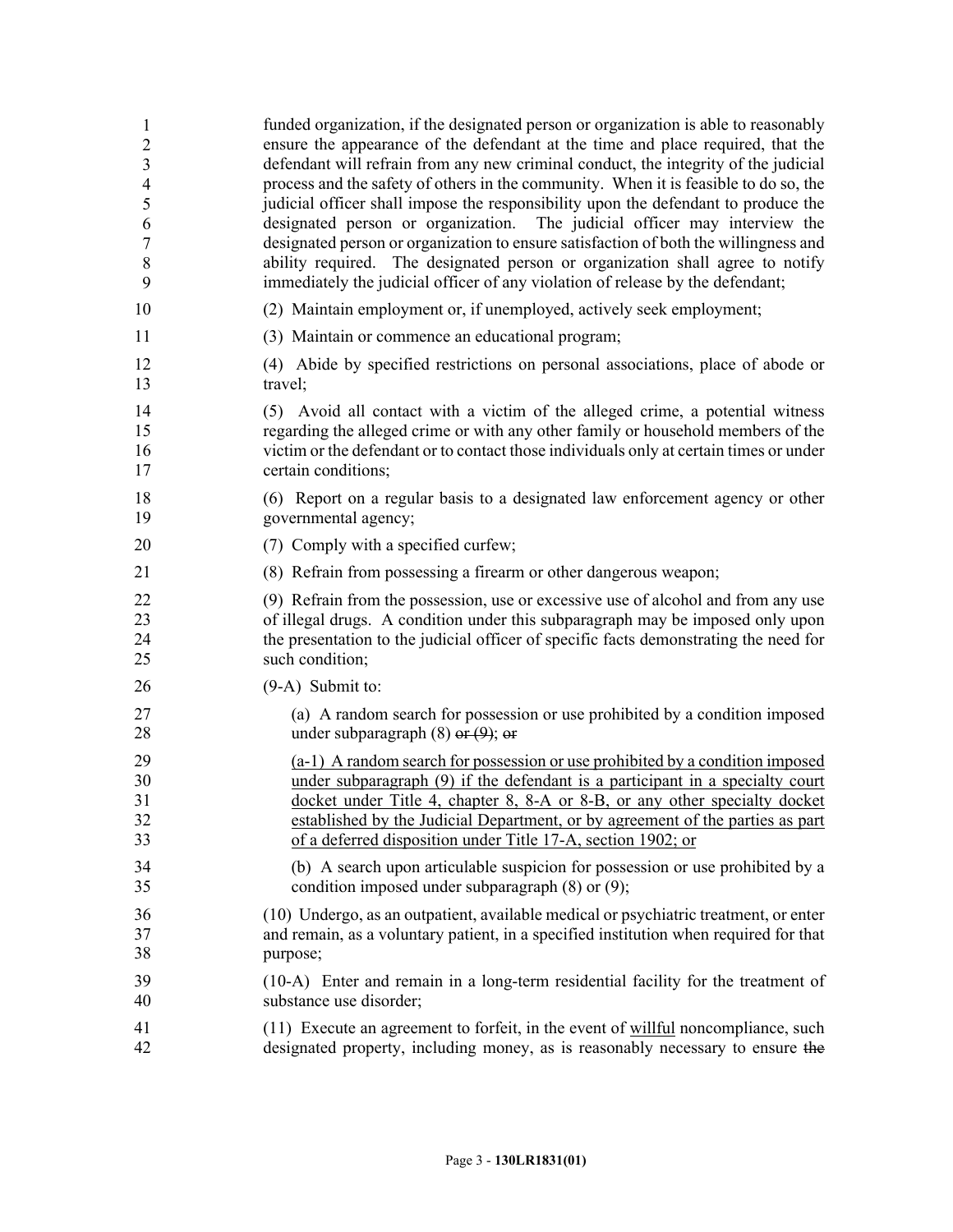| 1              | appearance of that the defendant at the time and place required does not willfully         |
|----------------|--------------------------------------------------------------------------------------------|
| $\overline{2}$ | flee the jurisdiction, to ensure that the defendant will refrain from any new criminal     |
| 3              | conduct, to ensure the integrity of the judicial process and to ensure the safety of       |
| $\overline{4}$ | others in the community and post with an appropriate court such evidence of                |
| 5              | ownership of the property or such percentage of the money as the judicial officer          |
| 6              | specifies;                                                                                 |
| $\overline{7}$ | (12) Execute a bail bond with sureties in such amount as is reasonably necessary           |
| $\,8\,$        | to ensure the appearance of the defendant at the time and place required, to ensure        |
| 9              | that the defendant will refrain from any new criminal conduct, to ensure the               |
| 10             | integrity of the judicial process and to ensure the safety of others in the community;     |
| 11             | (13) Return to custody for specified hours following release for employment,               |
| 12             | schooling or other limited purposes;                                                       |
| 13             | $(14)$ Report on a regular basis to the defendant's attorney;                              |
| 14             | (15) Notify the court of any changes of address or employment;                             |
| 15             | (16) Provide to the court the name, address and telephone number of a designated           |
| 16             | person or organization that will know the defendant's whereabouts at all times;            |
| 17             | (17) Inform any law enforcement officer of the defendant's condition of release if         |
| 18             | the defendant is subsequently arrested or summonsed for new criminal conduct;              |
| 19             | (18) Satisfy any other condition that is reasonably necessary to ensure that the           |
| 20             | appearance of the defendant at the time and place required does not willfully flee         |
| 21             | the jurisdiction, to ensure that the defendant will refrain from any new criminal          |
| 22             | conduct, to ensure the integrity of the judicial process and to ensure the safety of       |
| 23             | others in the community; and                                                               |
| 24             | (19) Participate in an electronic monitoring program, if available.                        |
| 25             | Sec. 7. 15 MRSA §1026, sub-§3, ¶B, as repealed and replaced by PL 2007, c. 518,            |
| 26             | §3, is amended to read:                                                                    |
| 27             | B. The If the judicial officer imposes a financial condition, the judicial officer may not |
| 28             | impose a must find by clear and convincing evidence that the imposition of the             |
| 29             | financial condition that, either alone or in combination with other conditions of bail, is |
| 30             | not in excess of that reasonably necessary to ensure the appearance of that the            |
| 31             | defendant at the time and place required does not willfully flee the jurisdiction, to      |
| 32             | ensure that the defendant will refrain from any new criminal conduct, to ensure the        |
| 33             | integrity of the judicial process or to ensure the safety of others in the community. In   |
| 34             | making a finding under this paragraph, the judicial officer shall consider the amount of   |
| 35             | money from a defendant's personal resources a defendant is able to pay within 24 hours     |
| 36             | of the finding. The judicial officer shall state any findings of fact under this paragraph |
| 37             | on the record or in writing.                                                               |
| 38             | Sec. 8. 15 MRSA §1026, sub-§3, ¶B-1 is enacted to read:                                    |
| 39             | B-1. Notwithstanding paragraph A, subparagraphs (11), (12) and (18) and paragraph          |
| 40             | B, a judicial officer may not impose a financial condition on a defendant for whom the     |
| 41             | highest class of crime charged is a Class E crime, except that a financial condition may   |
| 42             | be imposed on a defendant charged with a Class E crime:                                    |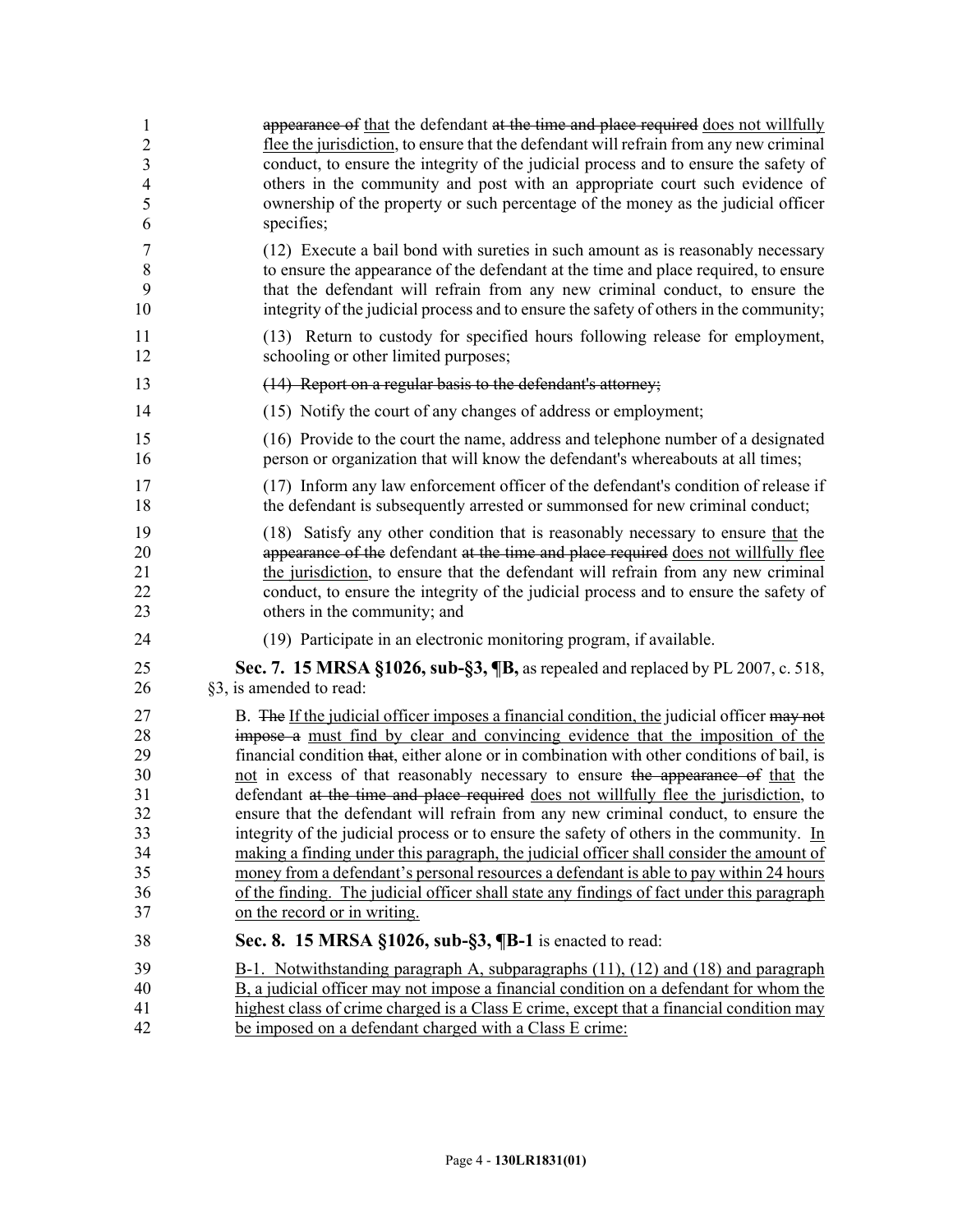| 1              | (1) That is a violation of Title 17-A, chapter $11$ ;                                         |
|----------------|-----------------------------------------------------------------------------------------------|
| 2              | (2) That was committed against a family or household member as defined in Title               |
| 3              | 19-A, section 4002, subsection 4 or a dating partner as defined in Title 19-A,                |
| $\overline{4}$ | section 4002, subsection 3-A;                                                                 |
| 5              | (3) That is a violation of a condition of release committed while the defendant is            |
| 6              | released on bail for a charge that involves: a violation of Title 17-A, chapter 11; a         |
| 7              | crime against a family or household member as defined in Title 19-A, section 4002,            |
| $8\,$          | subsection 4; or a crime against a dating partner as defined in Title 19-A, section           |
| 9              | 4002, subsection 3-A;                                                                         |
| 10             | (4) That is a violation of a condition of release premised on an allegation of new            |
| 11             | criminal conduct; or                                                                          |
| 12             | (5) That is a violation of section 1091, subsection 1.                                        |
| 13             | Sec. 9. 15 MRSA $\S1026$ , sub- $\S3$ , $\P C$ , as repealed and replaced by PL 2007, c. 518, |
| 14             | §3, is amended to read:                                                                       |
| 15             | C. Upon motion by the attorney for the State or the defendant and after notice and            |
| 16             | upon a showing of changed circumstances or upon the discovery of new and significant          |
| 17             | information, the court may amend the bail order to relieve the defendant of any               |
| 18             | condition of release, modify the conditions imposed or impose further conditions              |
| 19             | authorized by this subsection as that the court determines to reasonably ensure the           |
| 20             | appearance of will not result in an imminent risk of willful flight of the defendant at       |
| 21             | the time and place required, and will reasonably ensure that the defendant will refrain       |
| 22             | from any new criminal conduct, the integrity of the judicial process and the safety of        |
| 23             | others in the community.                                                                      |
| 24             | Sec. 10. 15 MRSA §1026, sub-§4, ¶C, as amended by PL 2017, c. 407, Pt. A, §52,                |
| 25             | is further amended to read:                                                                   |
| 26             | C. The history and characteristics of the defendant, including, but not limited to:           |
| 27             | (1) The defendant's character and physical and mental condition;                              |
| 28             | (2) The defendant's family ties in the State;                                                 |
| 29             | (3) The defendant's employment history in the State;                                          |
| 30             | (4) The defendant's financial resources, including the ability of the defendant to            |
| 31             | afford a financial condition imposed by the judicial officer;                                 |
| 32             | (5) The defendant's length of residence in the community and the defendant's                  |
| 33             | community ties;                                                                               |
| 34             | (6) The defendant's past conduct, including any history of substance use disorder;            |
| 35             | (7) The defendant's criminal history, if any;                                                 |
| 36             | (8) The defendant's record concerning appearances at court proceedings;                       |
| 37             | (9) Whether, at the time of the current offense or arrest, the defendant was on               |
| 38             | probation, parole or other release pending trial, sentencing, appeal or completion            |
| 39             | of a sentence for an offense in this jurisdiction or another;                                 |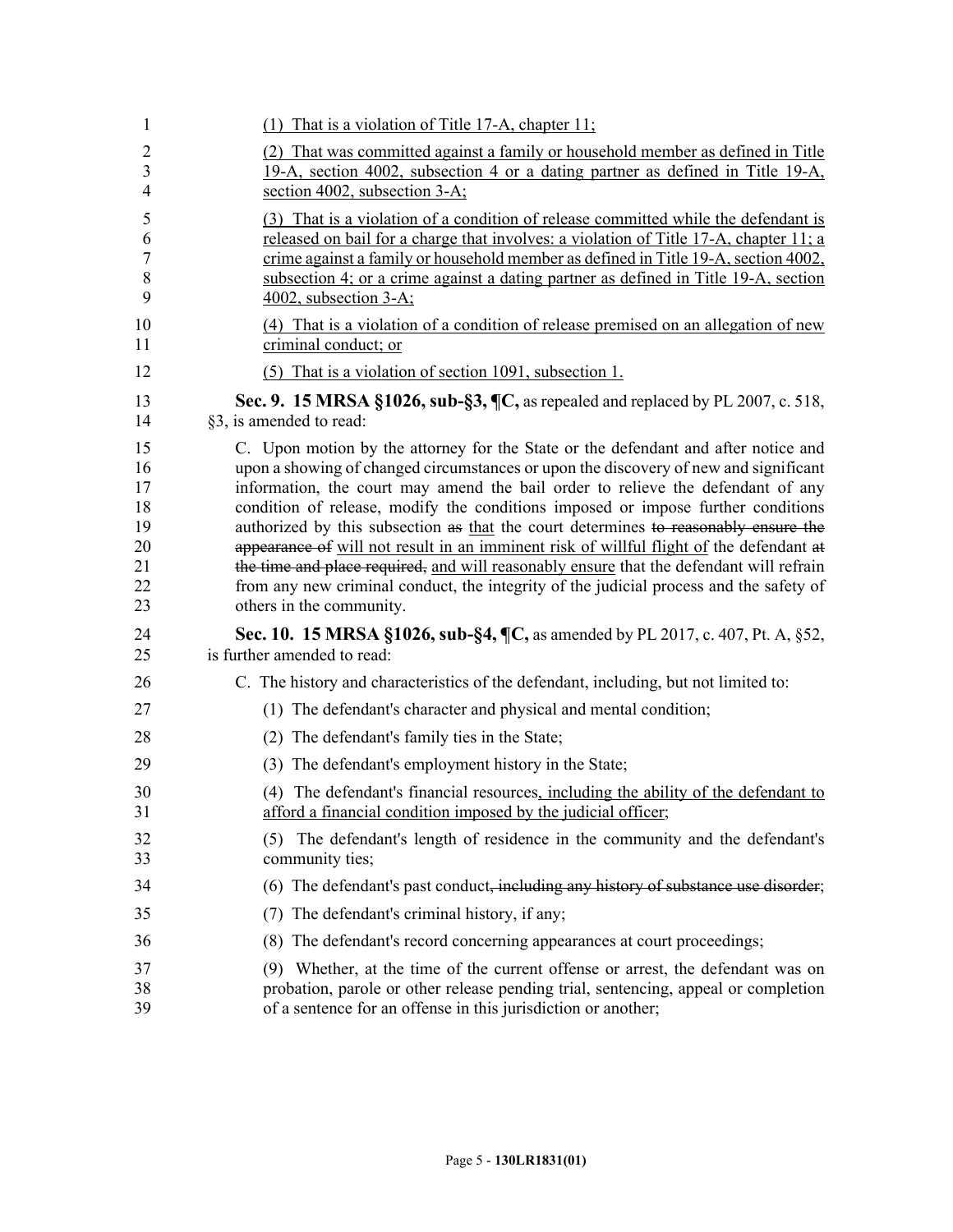| $\mathbf{1}$                                                               | (9-A) Any evidence that the defendant poses a danger to the safety of others in the                                                                                                                                                                                                                                                                                                                                                                                                                                                                                                                                                                                                                                                                                                                                                                                                                                                                                                                                                                                                                                                                                                                                                        |
|----------------------------------------------------------------------------|--------------------------------------------------------------------------------------------------------------------------------------------------------------------------------------------------------------------------------------------------------------------------------------------------------------------------------------------------------------------------------------------------------------------------------------------------------------------------------------------------------------------------------------------------------------------------------------------------------------------------------------------------------------------------------------------------------------------------------------------------------------------------------------------------------------------------------------------------------------------------------------------------------------------------------------------------------------------------------------------------------------------------------------------------------------------------------------------------------------------------------------------------------------------------------------------------------------------------------------------|
| $\overline{2}$                                                             | community, including the results of a validated, evidence-based domestic violence                                                                                                                                                                                                                                                                                                                                                                                                                                                                                                                                                                                                                                                                                                                                                                                                                                                                                                                                                                                                                                                                                                                                                          |
| $\mathfrak{Z}$                                                             | risk assessment recommended by the Maine Commission on Domestic and Sexual                                                                                                                                                                                                                                                                                                                                                                                                                                                                                                                                                                                                                                                                                                                                                                                                                                                                                                                                                                                                                                                                                                                                                                 |
| $\overline{4}$                                                             | Abuse, established in Title 5, section 12004-I, subsection 74-C, and approved by                                                                                                                                                                                                                                                                                                                                                                                                                                                                                                                                                                                                                                                                                                                                                                                                                                                                                                                                                                                                                                                                                                                                                           |
| 5                                                                          | the Department of Public Safety;                                                                                                                                                                                                                                                                                                                                                                                                                                                                                                                                                                                                                                                                                                                                                                                                                                                                                                                                                                                                                                                                                                                                                                                                           |
| 6                                                                          | (10) Any evidence that the defendant has obstructed or attempted to obstruct                                                                                                                                                                                                                                                                                                                                                                                                                                                                                                                                                                                                                                                                                                                                                                                                                                                                                                                                                                                                                                                                                                                                                               |
| $\tau$                                                                     | justice by threatening, injuring or intimidating a victim or a prospective witness,                                                                                                                                                                                                                                                                                                                                                                                                                                                                                                                                                                                                                                                                                                                                                                                                                                                                                                                                                                                                                                                                                                                                                        |
| 8                                                                          | juror, attorney for the State, judge, justice or other officer of the court; and                                                                                                                                                                                                                                                                                                                                                                                                                                                                                                                                                                                                                                                                                                                                                                                                                                                                                                                                                                                                                                                                                                                                                           |
| 9<br>10<br>11<br>12                                                        | Whether the defendant has previously violated conditions of release,<br>(11)<br>probation or other court orders, including, but not limited to, violating protection<br>from abuse orders pursuant to former Title 19, section 769 or Title 19-A, section<br>$4011$ ;                                                                                                                                                                                                                                                                                                                                                                                                                                                                                                                                                                                                                                                                                                                                                                                                                                                                                                                                                                      |
| 13                                                                         | (12) Whether the defendant is the person primarily responsible for the care of                                                                                                                                                                                                                                                                                                                                                                                                                                                                                                                                                                                                                                                                                                                                                                                                                                                                                                                                                                                                                                                                                                                                                             |
| 14                                                                         | another person;                                                                                                                                                                                                                                                                                                                                                                                                                                                                                                                                                                                                                                                                                                                                                                                                                                                                                                                                                                                                                                                                                                                                                                                                                            |
| 15                                                                         | (13) Whether the defendant has a specific health care need, including a mental                                                                                                                                                                                                                                                                                                                                                                                                                                                                                                                                                                                                                                                                                                                                                                                                                                                                                                                                                                                                                                                                                                                                                             |
| 16                                                                         | health care need, that is being met or would be better met outside of custody; and                                                                                                                                                                                                                                                                                                                                                                                                                                                                                                                                                                                                                                                                                                                                                                                                                                                                                                                                                                                                                                                                                                                                                         |
| 17                                                                         | (14) Whether being placed or remaining in custody would prevent the defendant                                                                                                                                                                                                                                                                                                                                                                                                                                                                                                                                                                                                                                                                                                                                                                                                                                                                                                                                                                                                                                                                                                                                                              |
| 18                                                                         | from maintaining employment.                                                                                                                                                                                                                                                                                                                                                                                                                                                                                                                                                                                                                                                                                                                                                                                                                                                                                                                                                                                                                                                                                                                                                                                                               |
| 19                                                                         | Sec. 11. 15 MRSA §1026, sub-§5, ¶A, as enacted by PL 1987, c. 758, §20, is                                                                                                                                                                                                                                                                                                                                                                                                                                                                                                                                                                                                                                                                                                                                                                                                                                                                                                                                                                                                                                                                                                                                                                 |
| 20                                                                         | amended to read:                                                                                                                                                                                                                                                                                                                                                                                                                                                                                                                                                                                                                                                                                                                                                                                                                                                                                                                                                                                                                                                                                                                                                                                                                           |
| 21                                                                         | A. Include a written statement that sets forth all the conditions to which the release is                                                                                                                                                                                                                                                                                                                                                                                                                                                                                                                                                                                                                                                                                                                                                                                                                                                                                                                                                                                                                                                                                                                                                  |
| 22                                                                         | subject in a manner sufficiently clear and specific to serve as a guide for the defendant's                                                                                                                                                                                                                                                                                                                                                                                                                                                                                                                                                                                                                                                                                                                                                                                                                                                                                                                                                                                                                                                                                                                                                |
| 23                                                                         | conduct; and:                                                                                                                                                                                                                                                                                                                                                                                                                                                                                                                                                                                                                                                                                                                                                                                                                                                                                                                                                                                                                                                                                                                                                                                                                              |
| 24                                                                         | (1) All the conditions to which the release is subject in a manner sufficiently clear                                                                                                                                                                                                                                                                                                                                                                                                                                                                                                                                                                                                                                                                                                                                                                                                                                                                                                                                                                                                                                                                                                                                                      |
| 25                                                                         | and specific to serve as a guide for the defendant's conduct; and                                                                                                                                                                                                                                                                                                                                                                                                                                                                                                                                                                                                                                                                                                                                                                                                                                                                                                                                                                                                                                                                                                                                                                          |
| 26                                                                         | (2) If an agreement to forfeit money under subsection 3, paragraph A,                                                                                                                                                                                                                                                                                                                                                                                                                                                                                                                                                                                                                                                                                                                                                                                                                                                                                                                                                                                                                                                                                                                                                                      |
| 27                                                                         | subparagraph (11) is ordered, the reason for the amount of money ordered to be                                                                                                                                                                                                                                                                                                                                                                                                                                                                                                                                                                                                                                                                                                                                                                                                                                                                                                                                                                                                                                                                                                                                                             |
| 28                                                                         | forfeited under the agreement; and                                                                                                                                                                                                                                                                                                                                                                                                                                                                                                                                                                                                                                                                                                                                                                                                                                                                                                                                                                                                                                                                                                                                                                                                         |
| 29                                                                         | Sec. 12. 15 MRSA §1095, sub-§2, as amended by PL 2011, c. 640, Pt. A, §3, is                                                                                                                                                                                                                                                                                                                                                                                                                                                                                                                                                                                                                                                                                                                                                                                                                                                                                                                                                                                                                                                                                                                                                               |
| 30                                                                         | further amended to read:                                                                                                                                                                                                                                                                                                                                                                                                                                                                                                                                                                                                                                                                                                                                                                                                                                                                                                                                                                                                                                                                                                                                                                                                                   |
| 31<br>32<br>33<br>34<br>35<br>36<br>37<br>38<br>39<br>40<br>41<br>42<br>43 | 2. Arrest. Prior to the filing of a motion to revoke a defendant's preconviction bail<br>under subsection 1, a law enforcement officer when requested by the attorney for the State<br>may arrest with a warrant, or without a warrant pursuant to Title 17-A, section 15, any<br>defendant who the law enforcement officer has probable cause to believe has failed to<br>appear as required, has violated a condition of preconviction bail or has been charged with<br>a crime allegedly committed while released on preconviction bail. A defendant under<br>arrest pursuant to this section must be brought before any judge or justice of the appropriate<br>The judge or justice shall determine without hearing whether the existing<br>court.<br>preconviction bail order should be modified or whether the defendant should be committed<br>without bail pending the bail revocation hearing. If either the underlying crime or the new<br>criminal conduct alleged is an offense specified in section 1023, subsection 4, paragraph<br>B-1, the judge or justice shall order that the defendant be committed without bail pending<br>the bail revocation hearing, unless the judge or justice makes findings on the record that |
|                                                                            |                                                                                                                                                                                                                                                                                                                                                                                                                                                                                                                                                                                                                                                                                                                                                                                                                                                                                                                                                                                                                                                                                                                                                                                                                                            |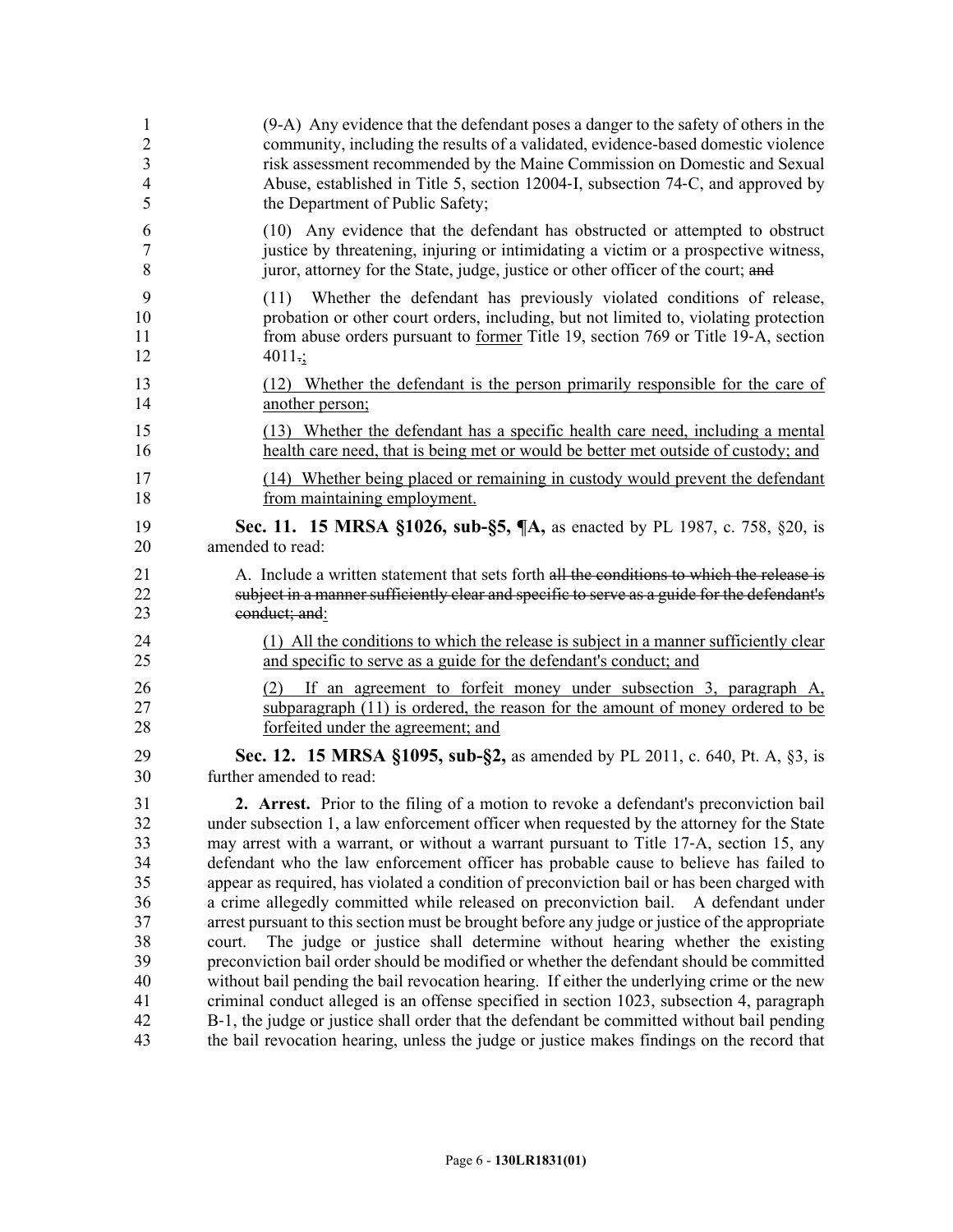44 there are conditions of release that will reasonably ensure that the defendant will not commit new crimes while out on bail, that will reasonably ensure that the defendant's appearance at the time and place required defendant will not willfully flee and that will ensure the integrity of the judicial process and the safety of others in the community pending the bail revocation hearing. A copy of the motion for revocation must be furnished to the defendant prior to the hearing on the alleged violation, unless the hearing must be conducted in the absence of the defendant. 1 2 3 4 5 6 7

8 **Sec. 13. 15 MRSA §1097, sub-§2,** as amended by PL 2007, c. 374, §13, is further 9 amended to read:

10 **2. Appearance of the defendant No risk of willful flight; ensuring the integrity of**  11 **the judicial process; ensuring the safety of others in the community.** If the judge or 12 justice finds that there are conditions of release that will reasonably ensure the defendant's 13 appearance at the time and place required not result in an imminent risk of willful flight of 14 the defendant and ensure the integrity of the judicial process and the safety of others in the 15 community, the judge or justice shall issue an order under section 1026. If the judicial 16 finding is otherwise, the judge or justice shall issue an order denying bail.

17 **SUMMARY**

This bill prohibits a bail commissioner or judicial officer from imposing a financial condition of release on a defendant whose most serious crime charged is a Class E crime. 20 However, the prohibition on financial conditions of release does not apply when the Class E crime was any of the following: 18 19 20 21

- 22 1. A violation of the Maine Criminal Code, chapter 11, which covers sexual assault 23 crimes:
- 24 2. A crime committed against a family or household member or a dating partner;
- 25 3. A violation of a condition of release when the underlying crime for which the 26 defendant has been released on bail is a violation of the Maine Criminal Code, chapter 11 27 or a crime against a family or household member or a dating partner;
- 28 4. A violation of a condition of release that is premised on an allegation of new criminal 29 conduct; or

30 5. A violation of the Maine Revised Statutes, Title 15, section 1091, subsection 1, 31 which makes failure to appear in court when required to do so a crime.

32 The bill provides that a defendant who is otherwise eligible to be released on personal 33 recognizance or upon the execution of an unsecured appearance bond, whether or not 34 accompanied by one or more conditions of bail, must be released if the defendant cannot 35 afford to pay the bail commissioner fee. The bill clarifies that the bail commissioner fee is 36 not a financial condition of release for the purposes of the prohibition on financial 37 conditions of release for certain Class E crimes and provides that except for a formerly 38 capital offense, there is a rebuttable presumption that a defendant must be released on 39 personal recognizance with no conditions. The bill changes the requirements for setting 40 personal recognizance bail from a determination that the release would reasonably ensure 41 the appearance of the defendant to a determination that the release would not result in an 42 imminent risk of willful flight by the defendant.